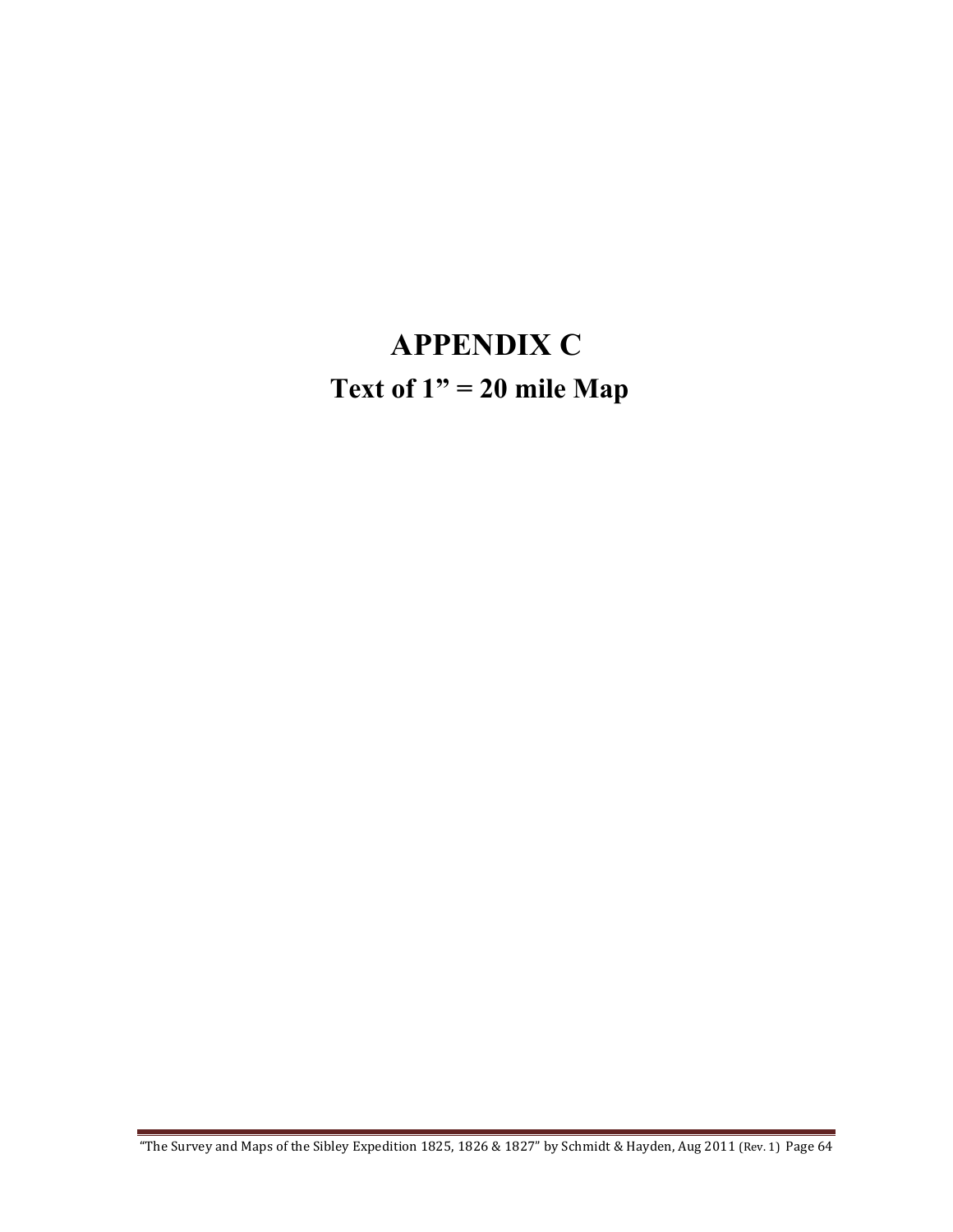## **The authors have transcribed the text of the map as follows:**

It will be perceived this map is drawn by a scale of 20 miles to an inch & the inner Marginal References show the Westing & Southing from (near Fort Osage) the place of beginning. The outer marginal references show the Latitude, & the Longitude West from Greenwich. The Latitudes are carefully taken with a good sextant & the necessary corrections all made except the very slight correction of refraction that might have been made by the assistance of a Barometer which I had not.

The Longitude is deduced from the public surveys made in connection from the mouth of the Ohio River at which place the Longitude was carefully taken by Mr. Elicot when on his journey to survey the Florida Line. The Longitude there he made  $88^{\circ}50'42''$  [actual approx 89-08-22] & Latitude  $37^{\circ}$ 0'22" N. [actual approx 35-59-04] between that point & the point of beginning, say Fort Osage, are 46 ranges of 6 miles each 276 miles. No doubt there is some error in measurement but probably not many miles. *From the 100th degree of Longitude westward to Taus the distances were not measured but were estimated by time & the travel of wagons & horses frequently corrected by the Latitude. It will be found nearly correct it is believed as to Westing quite so as to Southing.* [emphasis added]

The water courses are drawn from the points on our route into their proper Rivers agreeably to information in some cases & probability in others ------ We might have traveled from A to B. The mule route is from 10 to 13 as dotted.

J.C.B.